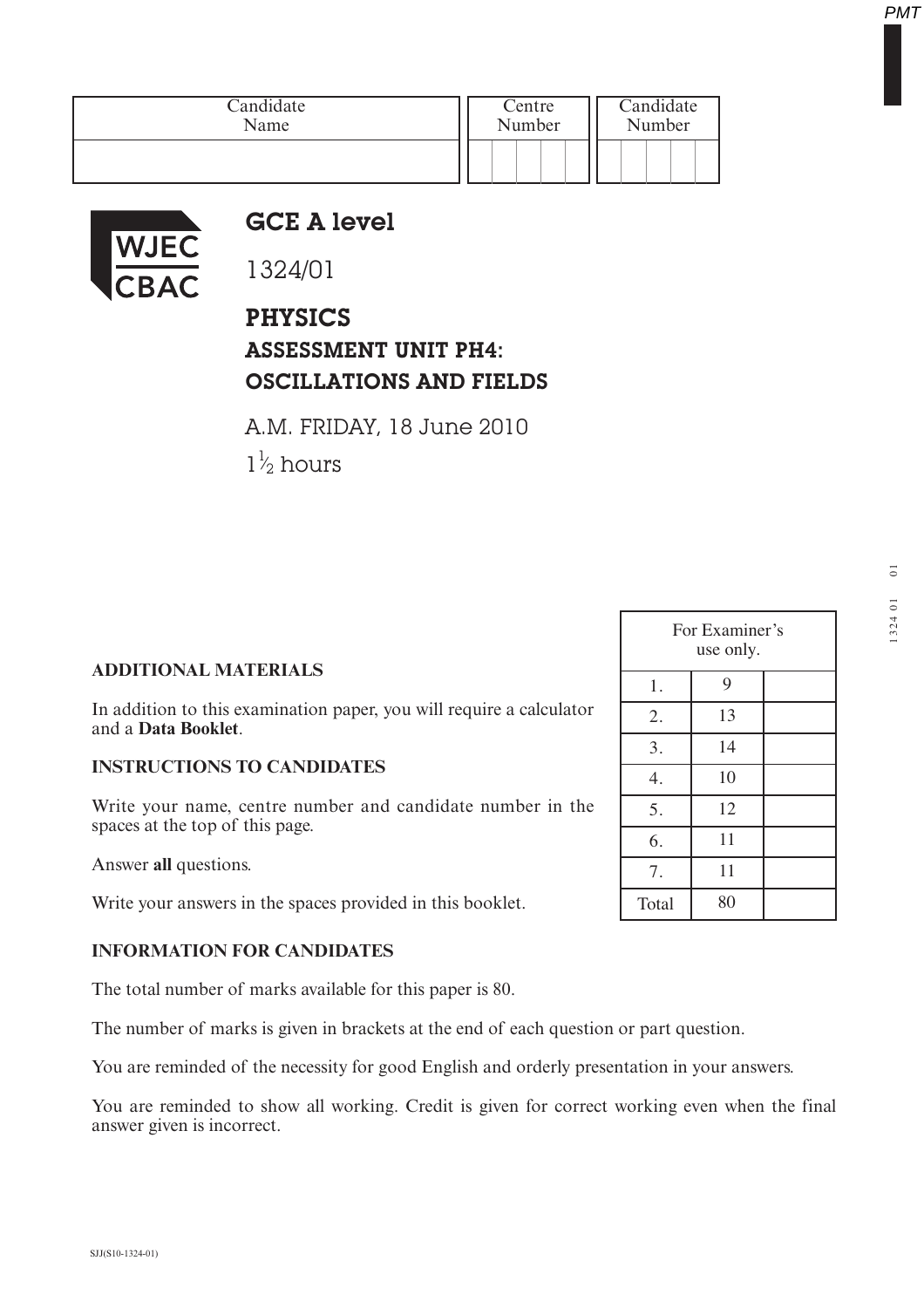**1.** In a laboratory experiment a block with a mass of 0.04 kg is suspended from a vertical spring. The diagram shows the block in its equilibrium position. When it is pulled down and released it oscillates with simple harmonic motion (SHM).

The motion is recorded by a high speed video camera, and the displacement of the bottom of the block at regular times is shown on the graph.





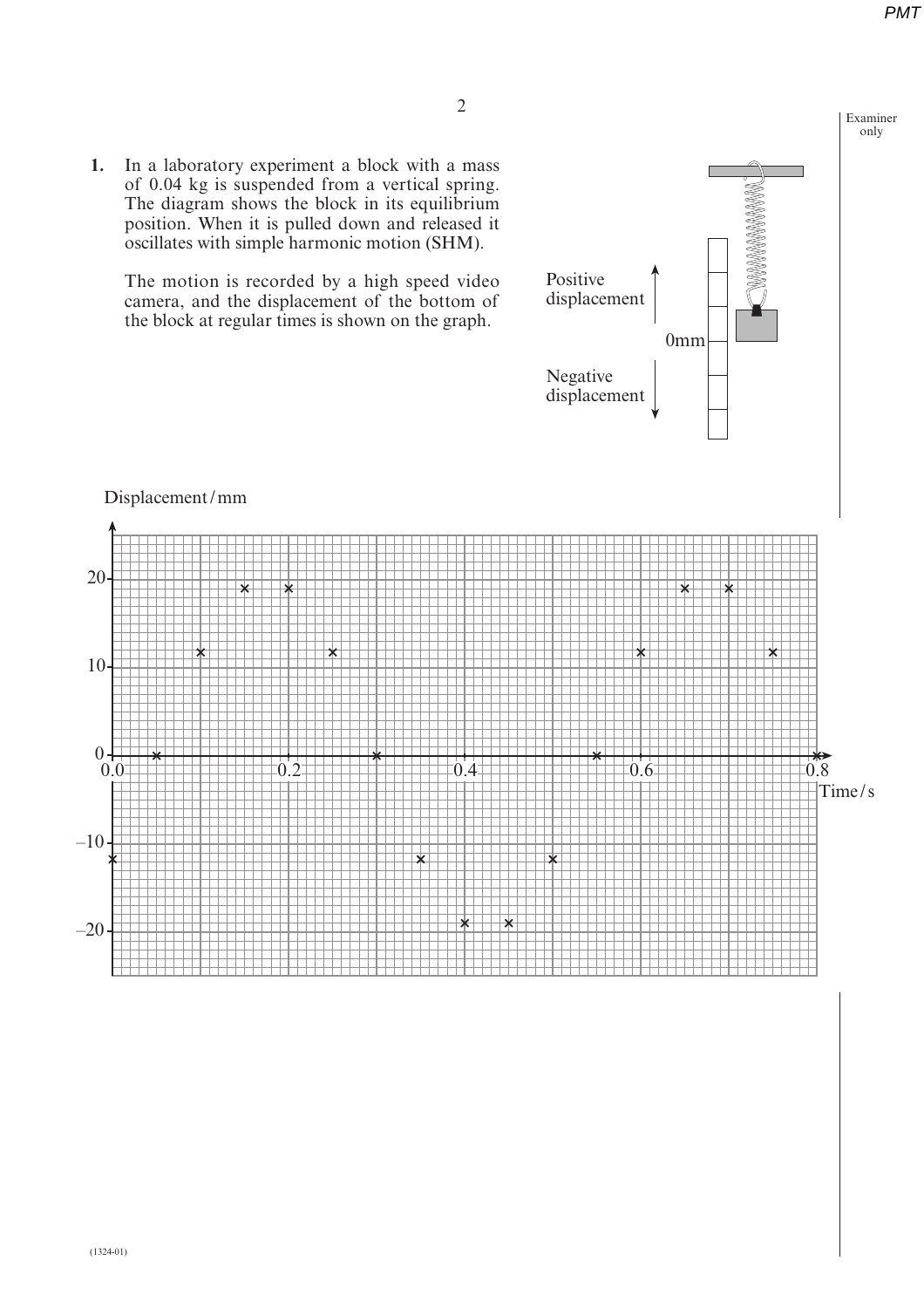Examiner<br>only

| (a) | Define simple harmonic motion (SHM).                                                                         |                   |
|-----|--------------------------------------------------------------------------------------------------------------|-------------------|
|     |                                                                                                              |                   |
|     |                                                                                                              | [2]               |
| (b) | On the graph, plot carefully a curve through the points that shows how the<br>displacement varies with time. | $\lceil 1 \rceil$ |
| (c) | Show that the angular frequency, $\omega$ , of the oscillation is 12.57 rad s <sup>-1</sup> .                |                   |
| (d) | Calculate the maximum speed of the block.                                                                    | $\lceil 1 \rceil$ |
|     |                                                                                                              |                   |
|     |                                                                                                              | $[2]$             |
| (e) | Find the stiffness, $k$ , of the spring (force per unit extension).                                          |                   |
|     |                                                                                                              |                   |
|     |                                                                                                              |                   |
|     |                                                                                                              | $[3]$             |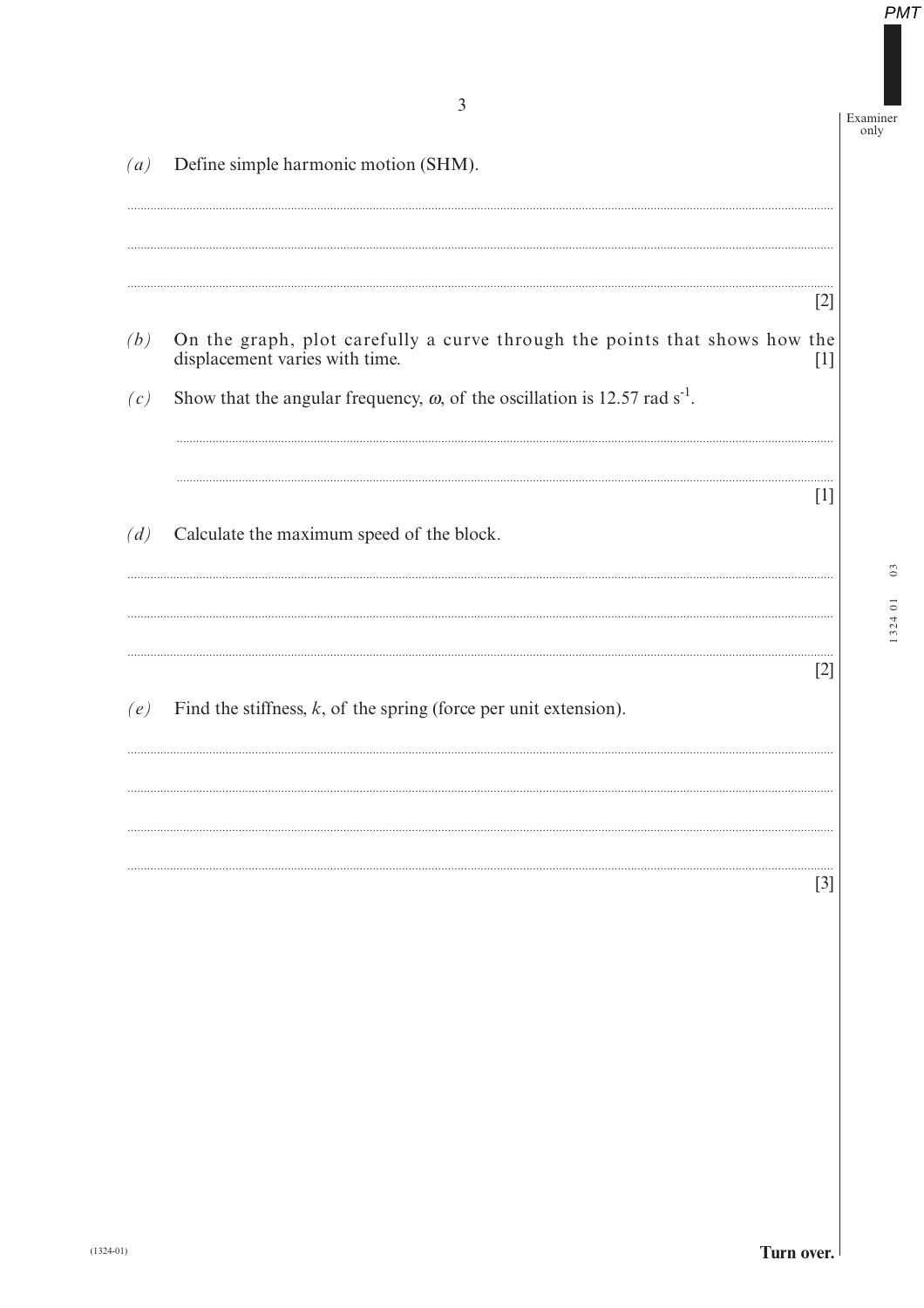| $\left( a\right)$ | Write two assumptions of the kinetic theory of gases.                                                                                                                                                                                                  |
|-------------------|--------------------------------------------------------------------------------------------------------------------------------------------------------------------------------------------------------------------------------------------------------|
| (b)               | [2]<br>Calculate the number of air molecules in the room.                                                                                                                                                                                              |
|                   | $\lceil 2 \rceil$                                                                                                                                                                                                                                      |
| (c)               | At some instant three of the molecules in the room have respectively speeds of $350 \text{ m s}^{-1}$ , $420 \text{ m s}^{-1}$ and $550 \text{ m s}^{-1}$ . Calculate the root-mean-square (r.m.s.) speed of these<br>three molecules at this instant. |
| (d)               | $[2]$<br>Show that the r.m.s. speed of all the molecules in the room is approximately 500 m $s^{-1}$ .<br>(Mean relative molecular mass of air $= 29$ )                                                                                                |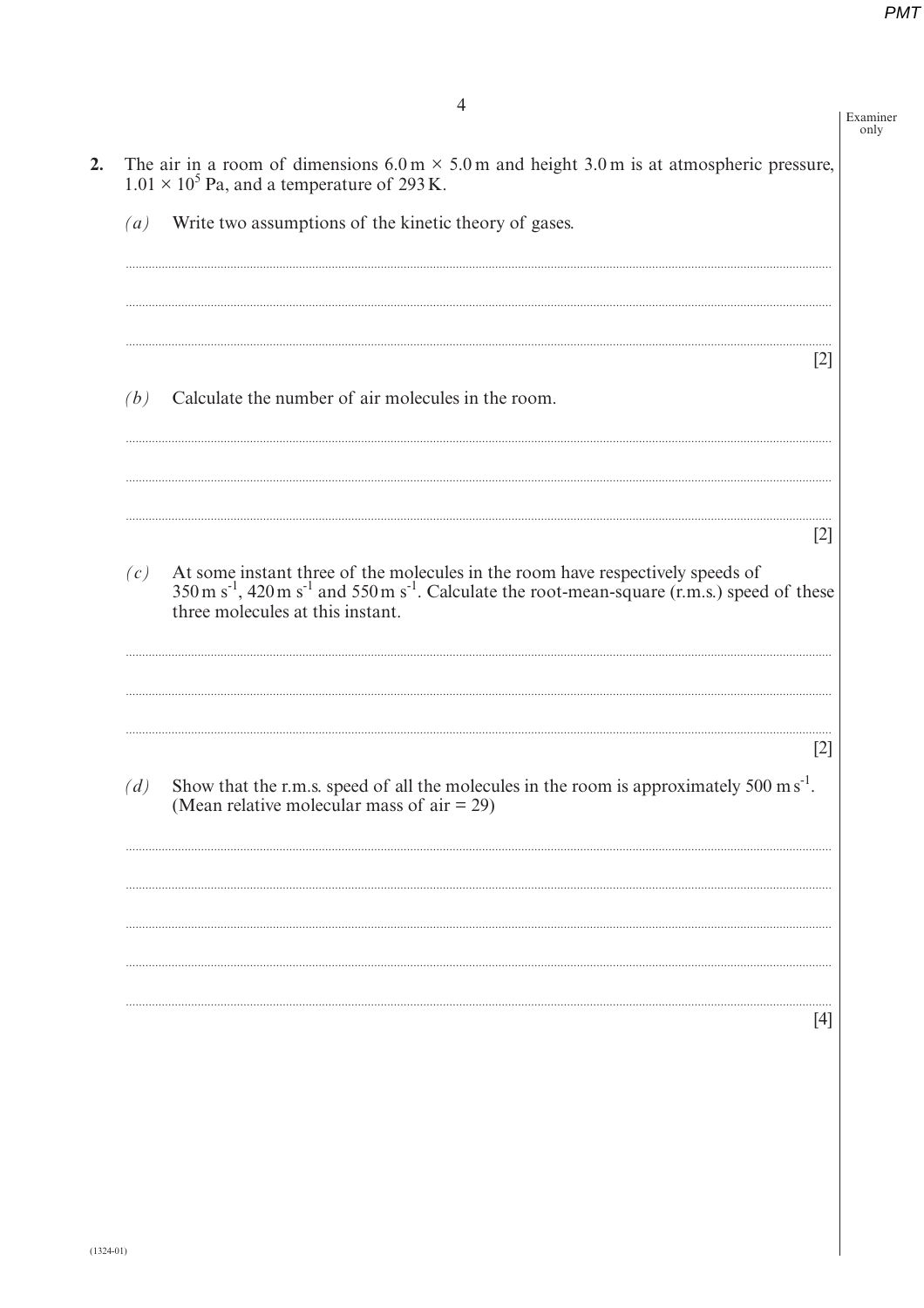Examiner  $\overline{only}$ 

Scent is sprayed in one corner of the room. Use the r.m.s. speed in part  $(d)$  to estimate a time of travel of a molecule from  $(i)$ the spray to the far corner of the room.  $[1]$  $(ii)$ Is this a reasonable estimate of the delay between the spraying of the scent and its detection at the far corner of the room? Explain your answer.  $[2]$ 

 $(e)$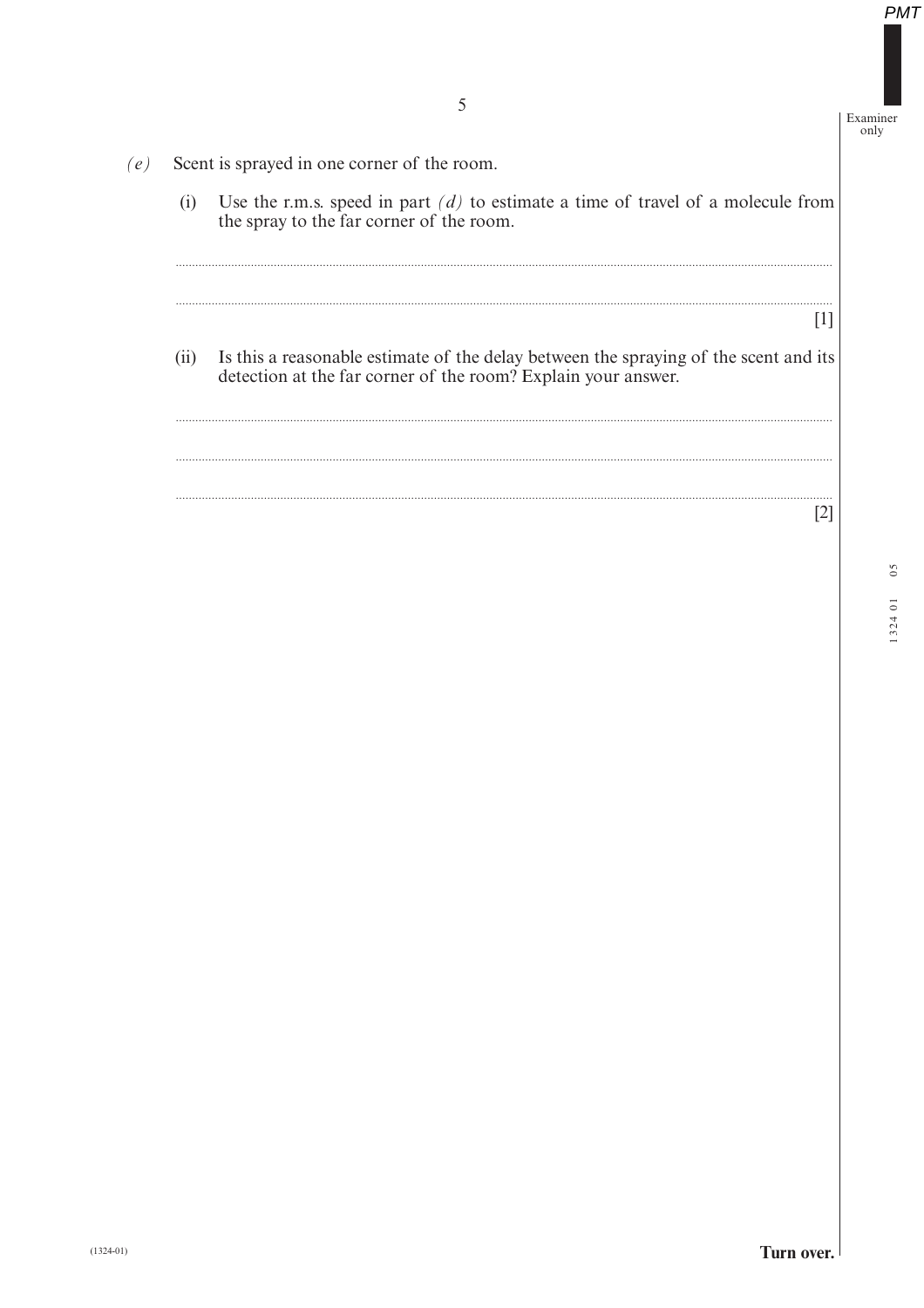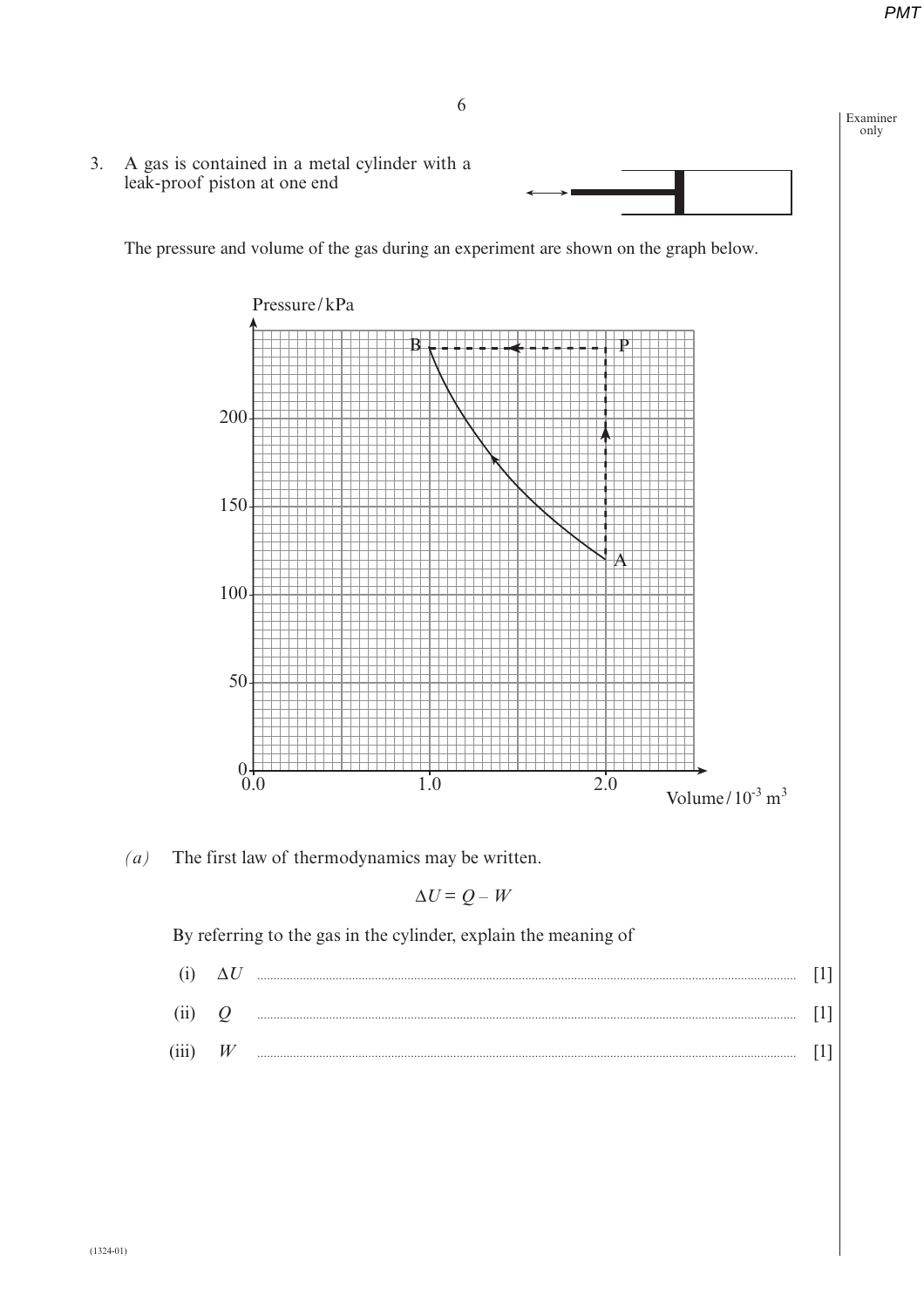$07$ 

1324 01

Examiner<br>only

 $PMT$ 

| (b) | If the cylinder contains 0.1 mol of gas and the initial conditions are given by point A<br>on the graph, show that the initial temperature of the gas is approximately 290K.                               |
|-----|------------------------------------------------------------------------------------------------------------------------------------------------------------------------------------------------------------|
| (c) | $[3]$<br>The gas is compressed along the curved path AB at a constant temperature of 290 K.<br>Show that the total work done along this path is approximately 170 J.                                       |
| (d) | [2]<br>In an alternative process for changing the state, the gas follows path APB.<br>Explain why no work is done on or by the gas along the path AP.<br>(i)                                               |
|     | $[2]$<br>Estimate the total work done along path PB, indicating clearly whether the work<br>(ii)<br>is done on or by the gas.                                                                              |
| (e) | [2]<br>Use the first law of thermodynamics to explain why the heat flowing out of the gas<br>system along path APB is different from the heat flowing out along path AB. A<br>calculation is not required. |
|     | 2                                                                                                                                                                                                          |

Turn over.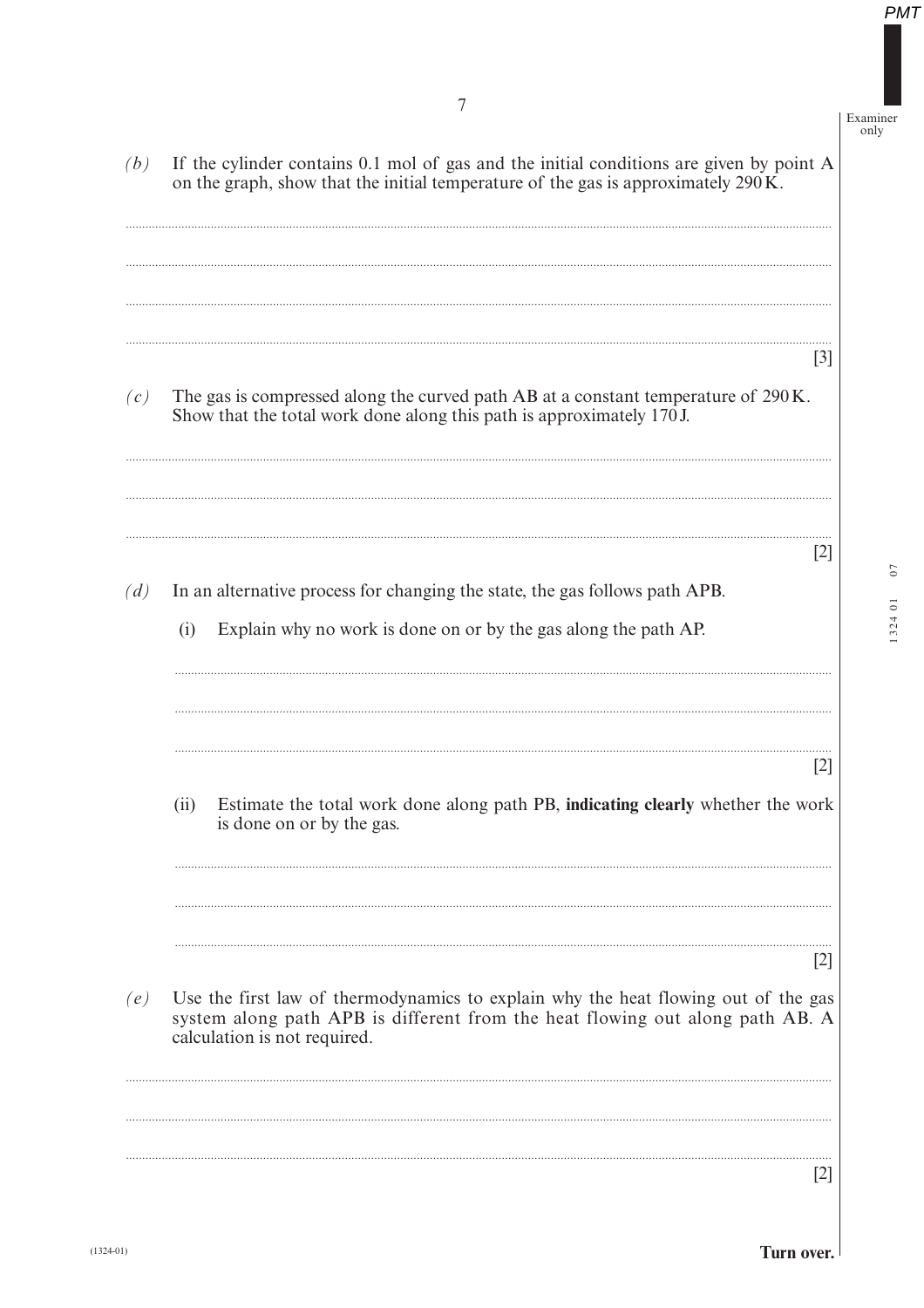8 Examiner only 4.  $(a)$ The diagram shows a positively charged particle at rest. Draw and label the electric field on the diagram – include electric field lines and equipotential surfaces.  $^{(+)}$  $[2]$ An alpha particle (helium nucleus) of charge  $3.2 \times 10^{-19}$  C and mass  $6.6 \times 10^{-27}$  kg travels with a speed of  $5.0 \times 10^6$  ms<sup>-1</sup>. Calculate its kinetic energy.  $(b)$  $(i)$  $[1]$ If the alpha particle travels head-on towards a stationary copper nucleus of charge  $4.6 \times 10^{-18}$ C in thin copper foil, find their distance of closest approach.  $(ii)$  $[4]$  $(iii)$ Describe in terms of energy what happens to the alpha particle after it has reached the point of closest approach.  $[2]$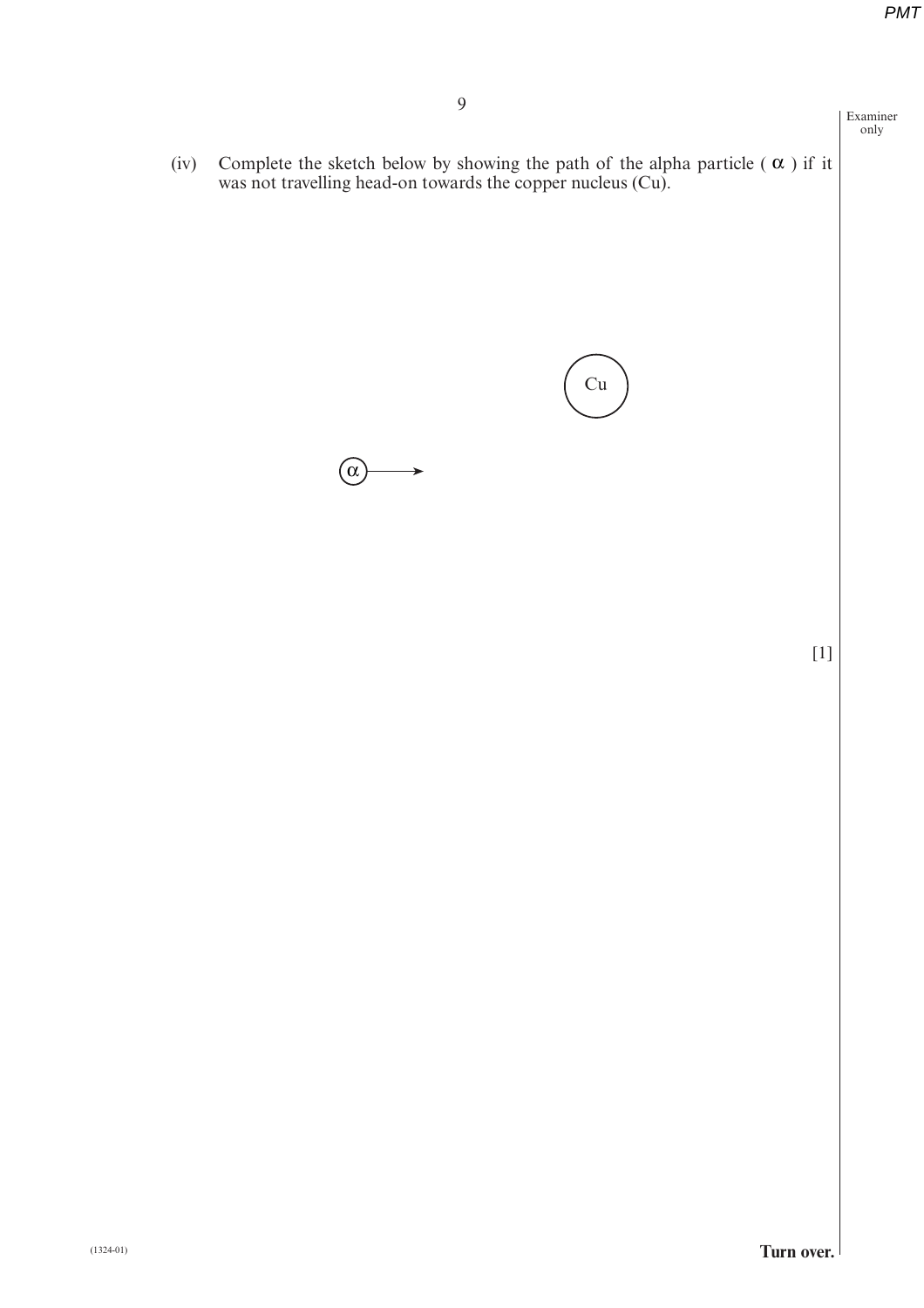10 Examiner only A horizontal jet of water strikes a<br>vertical wall perpendicularly. The speed<br>of the water is  $1.2 \text{ m s}^{-1}$  and the cross-<br>sectional area of the jet is  $2.0 \times 10^{-4} \text{ m}^2$ . 5.  $(a)$ Water Jet Wall  $1.2 \,\mathrm{m}\,\mathrm{s}$ After striking the wall the water runs down the wall. (Density of water =  $1.00 \times 10^3$  kg m<sup>-3</sup>) Pressure = Force / Area. State the SI unit for pressure.  $(i)$  $\lceil 1 \rceil$  $(ii)$ Show that the mass of water that strikes the wall in  $1.0$  s is  $0.24$  kg.  $[1]$  $(iii)$ Show clearly that the decrease in the horizontal momentum of the water each second is approximately  $0.3 \text{kg m s}^{-1}$ .  $\lceil 1 \rceil$  $(iv)$ Find the pressure exerted on the wall.  $[2]$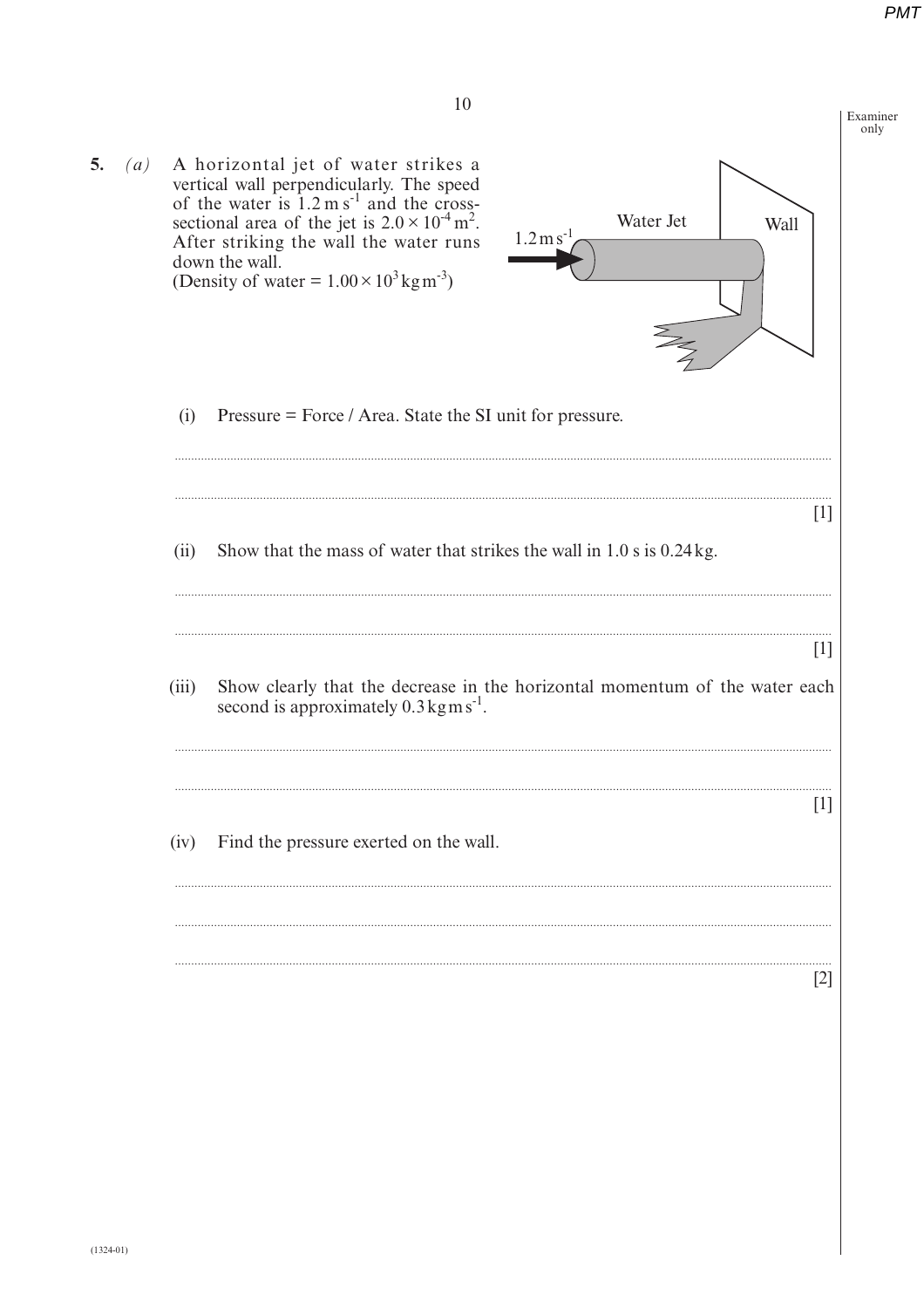Examiner only

- A beam of light with wavelength 660 nm from a laser of output power 1 mW is incident normally on a screen where it is totally absorbed.  $(b)$ 
	- Determine the momentum of a single photon in the beam.  $(i)$

 $\lceil 3 \rceil$ If the beam is incident on an area of  $1.0 \times 10^{-6}$  m<sup>2</sup> determine the pressure exerted  $(ii)$ by the light on the screen.

 $[4]$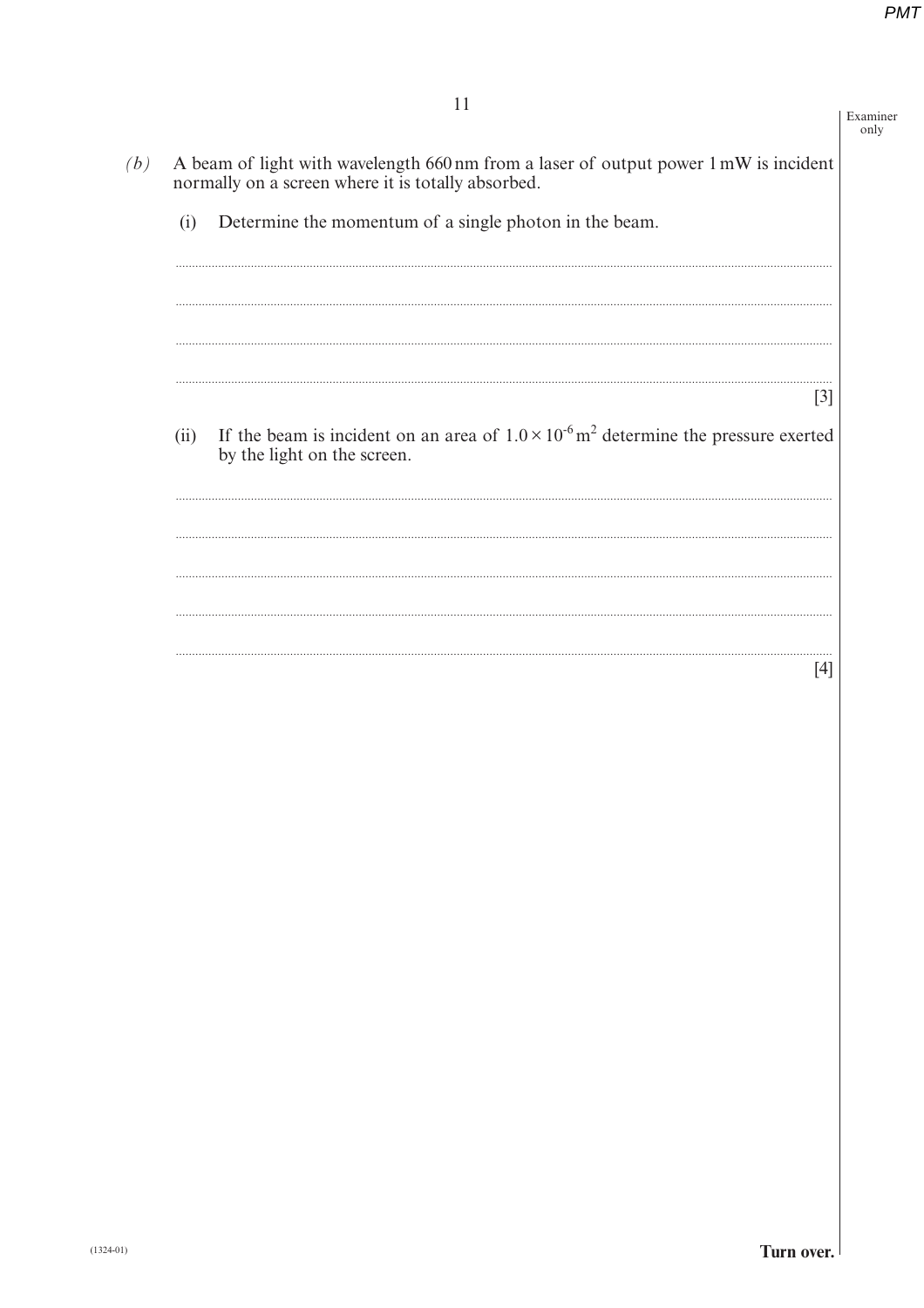Examiner only

The graph below shows the magnitudes of the gravitational fields of the Earth (thick curve) 6. and of the Moon (thin curve) along the line connecting the centre of the Earth to the centre of the Moon. Fields in excess of  $0.05 \text{ N kg}^{-1}$  are beyond the scale of the graph and are not plotted.



 $[1]$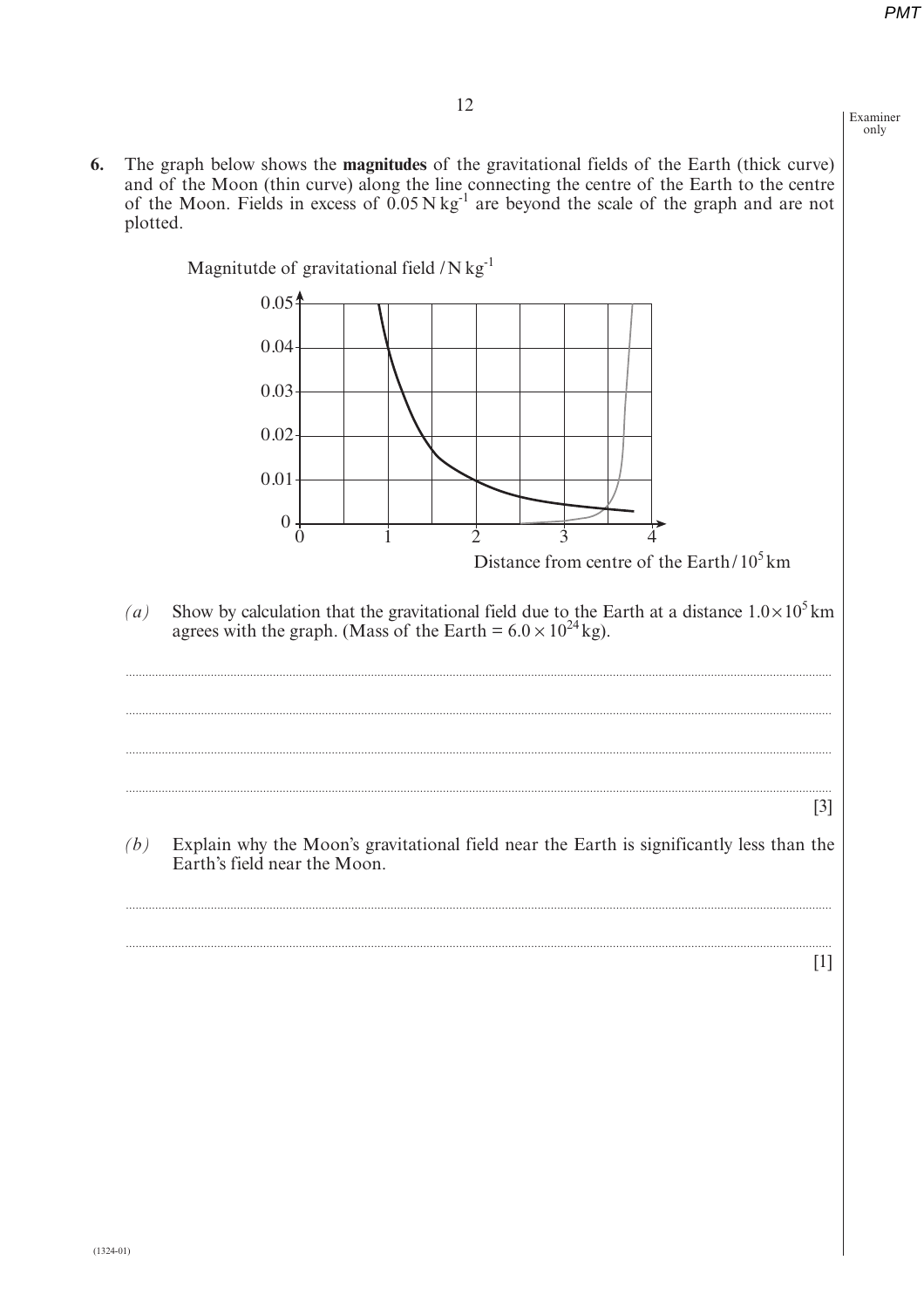|     |                                                                                                                                                                                                                                 | Examiner<br>only |
|-----|---------------------------------------------------------------------------------------------------------------------------------------------------------------------------------------------------------------------------------|------------------|
| (c) | Estimate the distance of the point of intersection of the two curves from the centre of<br>the Earth. Explain the significance of this point of intersection.                                                                   |                  |
|     | $\lceil 2 \rceil$                                                                                                                                                                                                               |                  |
| (d) | A spacecraft is launched directly <b>towards the Earth</b> from the equator of the Moon.<br>Discuss the forces due to gravity that it experiences during its journey to Earth,<br>mentioning their relative magnitudes.         |                  |
|     | $\lceil 3 \rceil$                                                                                                                                                                                                               |                  |
| (e) | A second spacecraft is launched on the far-side of the Moon so that it travels directly<br>away from the Earth. Would it require more or less energy than the first spacecraft to<br>escape from the Moon? Explain your answer. |                  |
|     | $\lceil 2 \rceil$                                                                                                                                                                                                               |                  |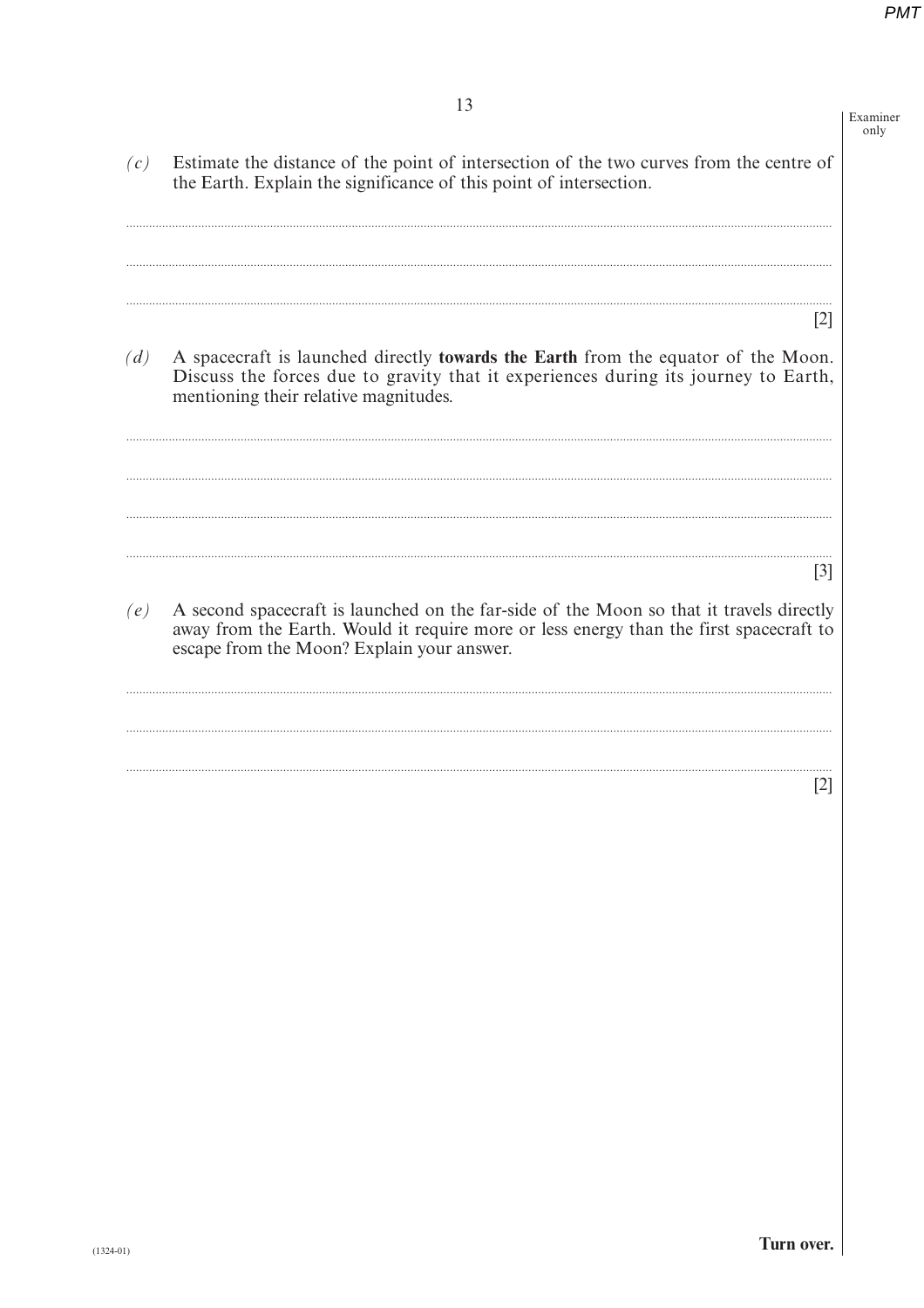Examiner only

- 7. A star of mass  $2.2 \times 10^{30}$  kg has a companion planet. The star and planet orbit a common centre of mass with an orbital period of 1090 days. planet star  $\times$  centre of mass (Not to scale)
	- If the star's orbital speed is  $45.5 \text{ m s}^{-1}$ , determine the radius of the star's orbit.  $(a)$

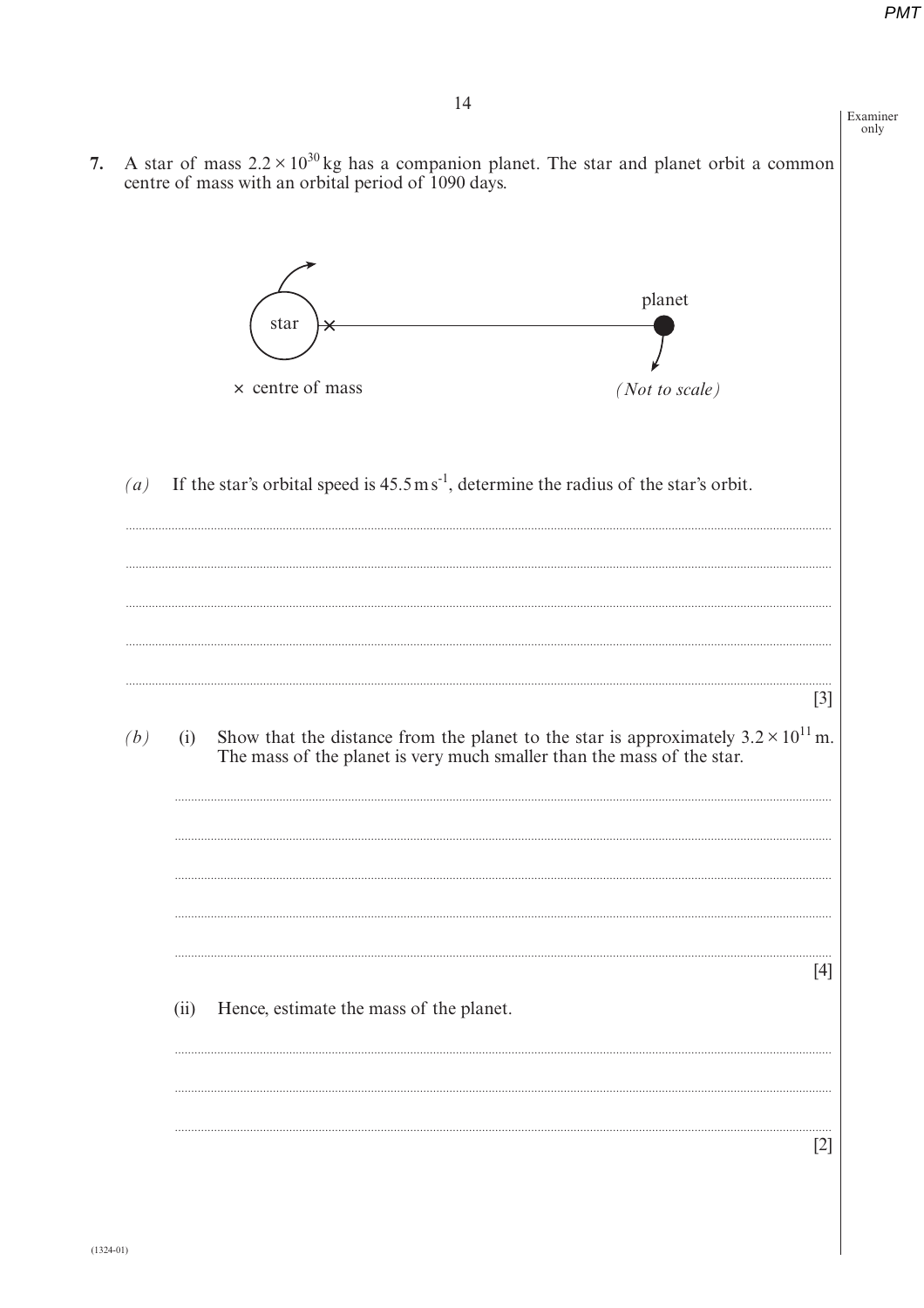15 Examiner<br>only  $(c)$ Suggest how the orbital speed of the star may have been measured.  $[2]$